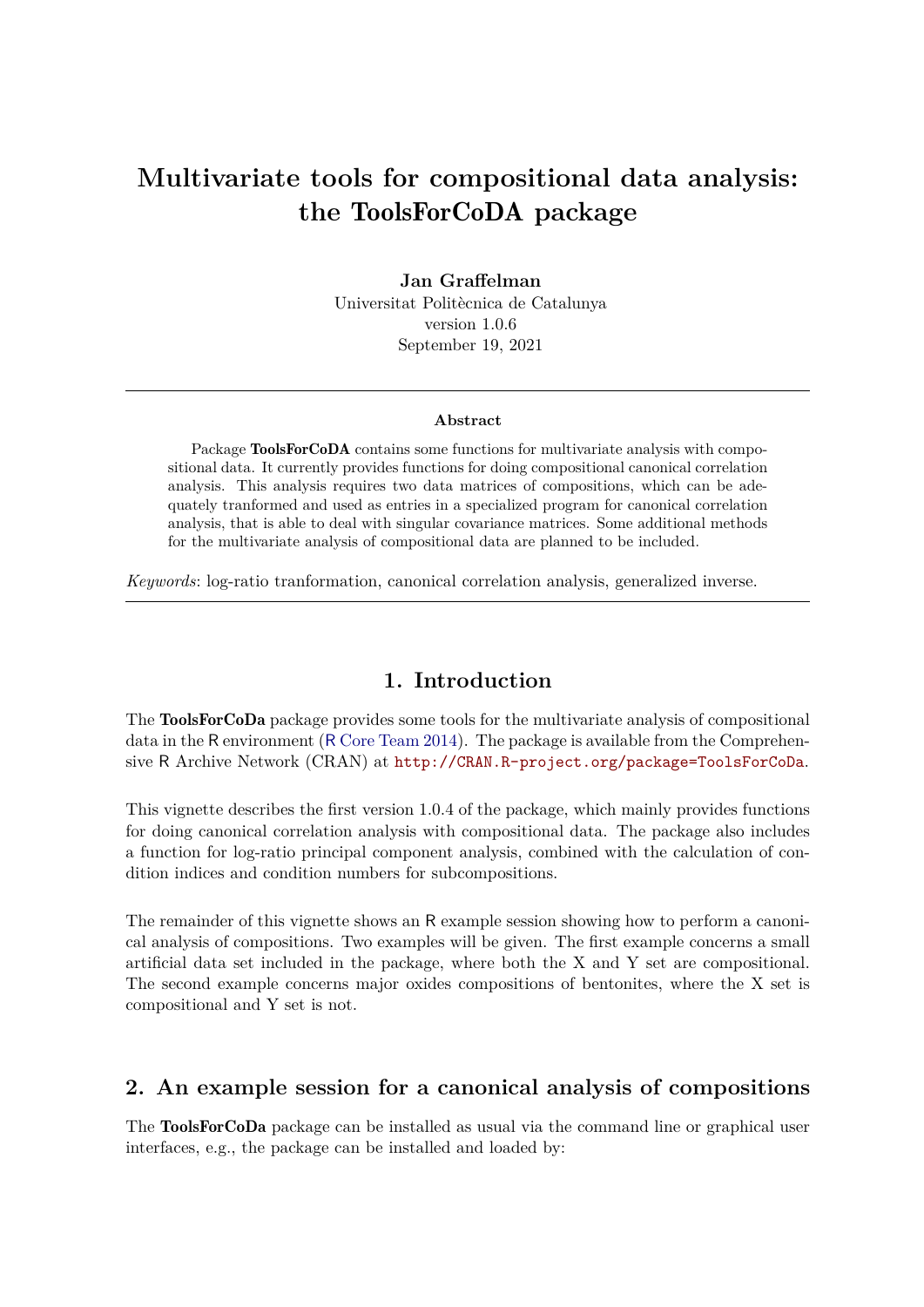```
R> install.packages("ToolsForCoDa")
R> library("ToolsForCoDa")
```
The document describing the package (this document) can be consulted from inside R by typing:

```
R> vignette("ToolsForCoDa")
```
## **2.1. Canonical analysis of two compositions**

In the remainder we show how to perform the canonical analysis described in Section 3.1 of Graffelman et al. [\(2018\)](#page-10-1).

We first load two artificial 3-part compositions.

```
R> library(HardyWeinberg) # needed for making some ternary diagrams
R> library(ToolsForCoDa)
R> data("Artificial")
R> Xsim.com <- Artificial$Xsim.com
R> Ysim.com <- Artificial$Ysim.com
R> colnames(Xsim.com) <- paste("X",1:3,sep="")
R> colnames(Ysim.com) <- paste("Y",1:3,sep="")
```
We make the ternary diagrams of the two sets of compositions (Figure 1)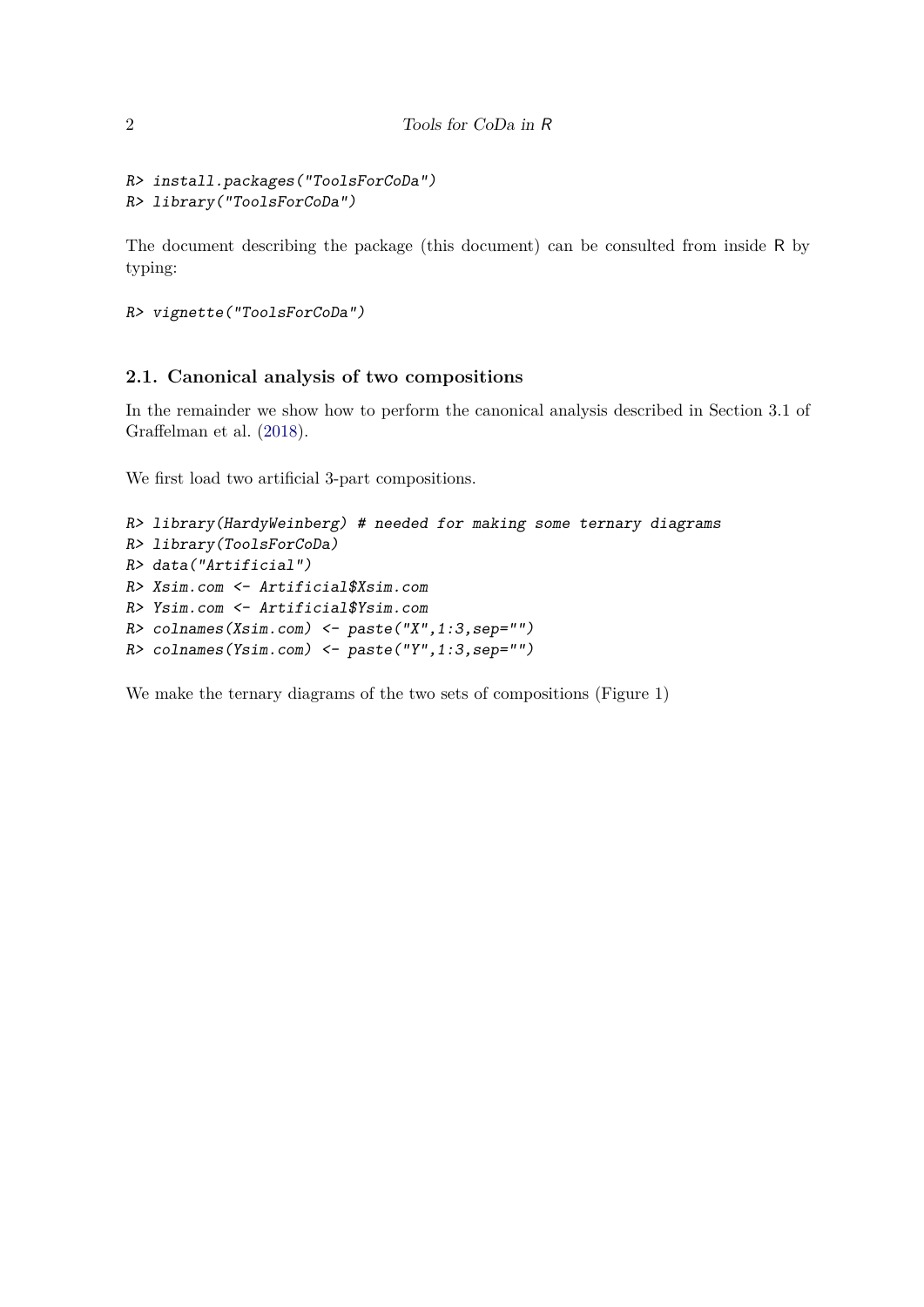### Jan Graffelman 3

```
R> opar <- par(mfrow=c(1,2), mar=c(3,3,2,0)+0.5, mgp=c(2,1,0), pty="s")
R> par(mfg=c(1,1))R> HWTernaryPlot(Xsim.com,n=100,region=0,hwcurve=FALSE,vbounds=FALSE)
R > par(mfg=c(1,2))R> HWTernaryPlot(Ysim.com,n=100,region=0,hwcurve=FALSE,vbounds=FALSE)
R> par(opar)
```
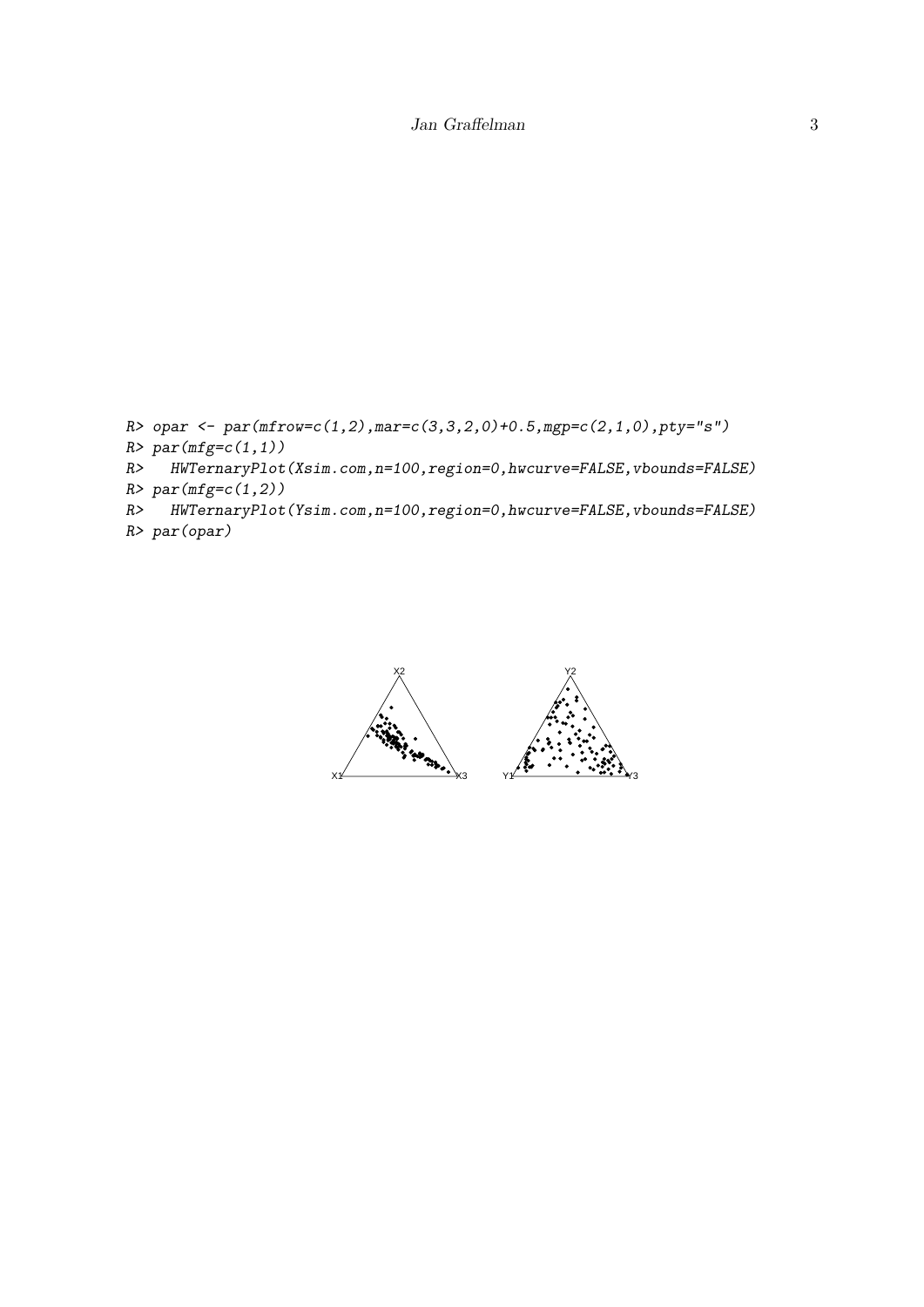We do the centred log-ratio transformation

```
R> Xsub.clr <- clrmat(Xsim.com)
R> Ysub.clr <- clrmat(Ysim.com)
R> colnames(Xsub.clr) <- paste("X",1:3,sep="")
R> colnames(Ysub.clr) <- paste("Y",1:3,sep="")
```
We perform the canonical analysis:

```
R> res.cco <- canocov(Xsub.clr,Ysub.clr)
R> res.cco$ccor
```
 $[,1]$   $[,2]$   $[,3]$ [1,] 0.9438791 0.0000000 0.000000e+00 [2,] 0.0000000 0.1286852 0.000000e+00 [3,] 0.0000000 0.0000000 3.463766e-17

And we reproduce the results in Table 1. The canonical correlations are obtained as

R> round(diag(res.cco\$ccor),digits=3)

[1] 0.944 0.129 0.000

The canonical weights of the X set and the Y set are obtained by:

R> res.cco\$A

|                                                          | $ .1 $ $ .2 $ | $\lceil .3 \rceil$ |
|----------------------------------------------------------|---------------|--------------------|
| $[1,]$ 0.0008130933 3.847198 -1.110223e-15               |               |                    |
| $\lceil 2.1 \rceil$ -0.7985815849 -3.446655 6.522560e-16 |               |                    |
| $\lceil 3. \rceil$ 0.7977684917 -0.400543 1.665335e-16   |               |                    |

R> res.cco\$B

| $\vert .1 \vert$ | $\vert .2 \vert$ | $\vert .3 \vert$                           |
|------------------|------------------|--------------------------------------------|
|                  |                  | $[1,]$ 0.7624647 -0.05038131 -9.714451e-17 |
|                  |                  | $[2,] -0.7165761 -0.52116661 3.608225e-16$ |
|                  |                  | $[3,] -0.0458886$ 0.57154792 -2.775558e-16 |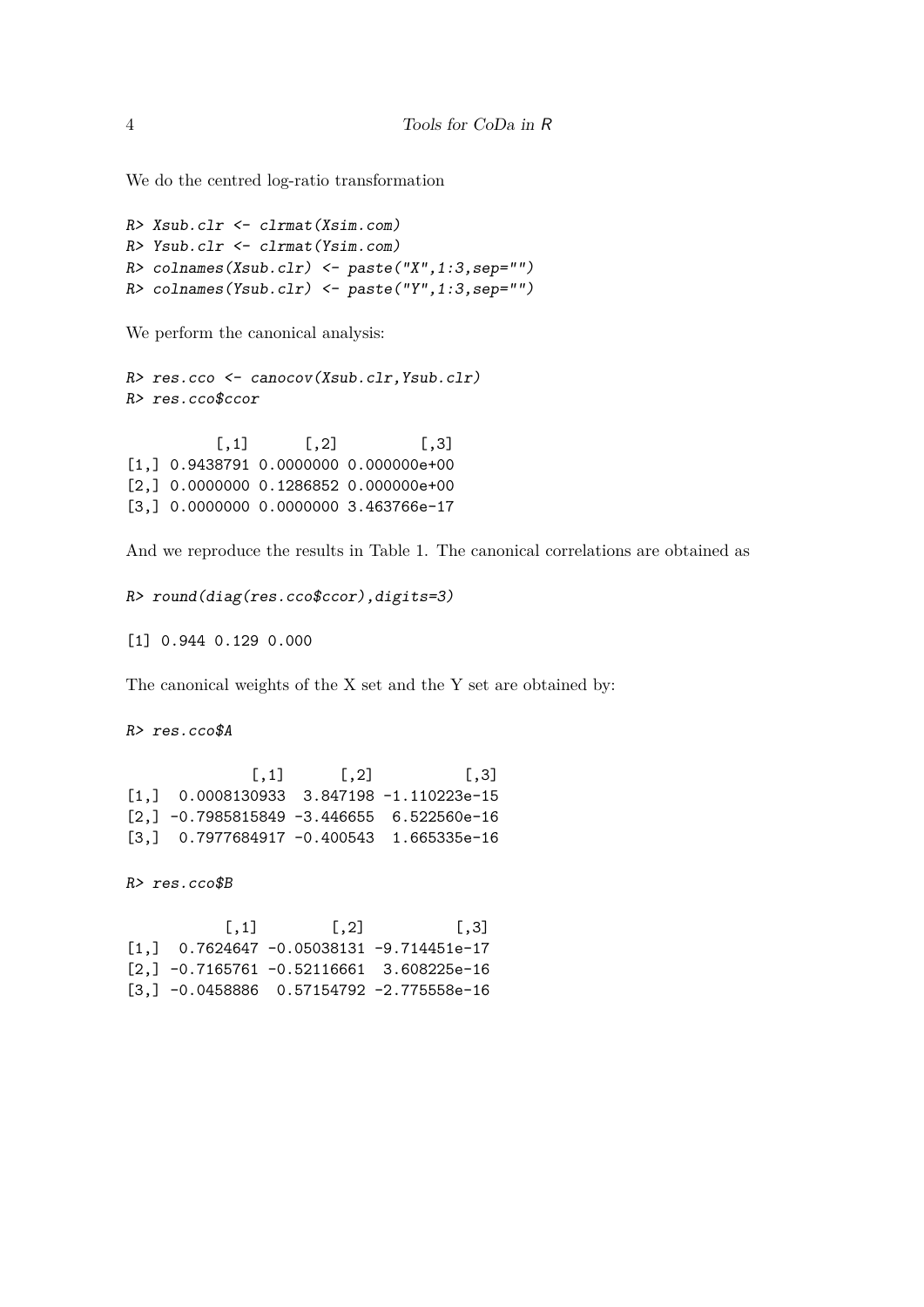The canonical loadings of the X set and the Y set are obtained by

R> res.cco\$Rxu

 $[$ ,1]  $[$ ,2]  $[$ ,3] X1 -0.8857398 0.4641822 -0.9035794 X2 -0.9828511 -0.1844012 -0.4438392 X3 0.9940477 -0.1089461 0.6849272

R> res.cco\$Ryv

 $[$ ,1]  $[$ ,2]  $[$ ,3] Y1 0.8522677 -0.5231058 0.2439545 Y2 -0.6097840 -0.7925676 0.9387752 Y3 -0.3033098 0.9528920 -0.8183778

The adequacy coefficients of the X set and the Y set:

R> res.cco\$fitXs

 $[,1]$   $[,2]$   $[,3]$ AdeX 0.9128873 0.08711271 0.4941914 cAdeX 0.9128873 1.00000000 1.4941914

R> res.cco\$fitYs

 $[,1]$   $[,2]$   $[,3]$ AdeY 0.3967312 0.6032688 0.5368516 cAdeY 0.3967312 1.0000000 1.5368516

The redundancy coefficients of the X set and the Y set

R> res.cco\$fitXp

 $[0,1]$   $[0,2]$   $[0,3]$ RedX 0.8132984 0.001442577 0.06638809 cRedX 0.8132984 0.814740980 0.88112907

R> res.cco\$fitYp

 $[ , 1]$   $[ , 2]$   $[ , 3]$ RedY 0.3534509 0.009990066 0.1440308 cRedY 0.3534509 0.363441013 0.5074718

Finally, we make the biplots given in Figure 2 of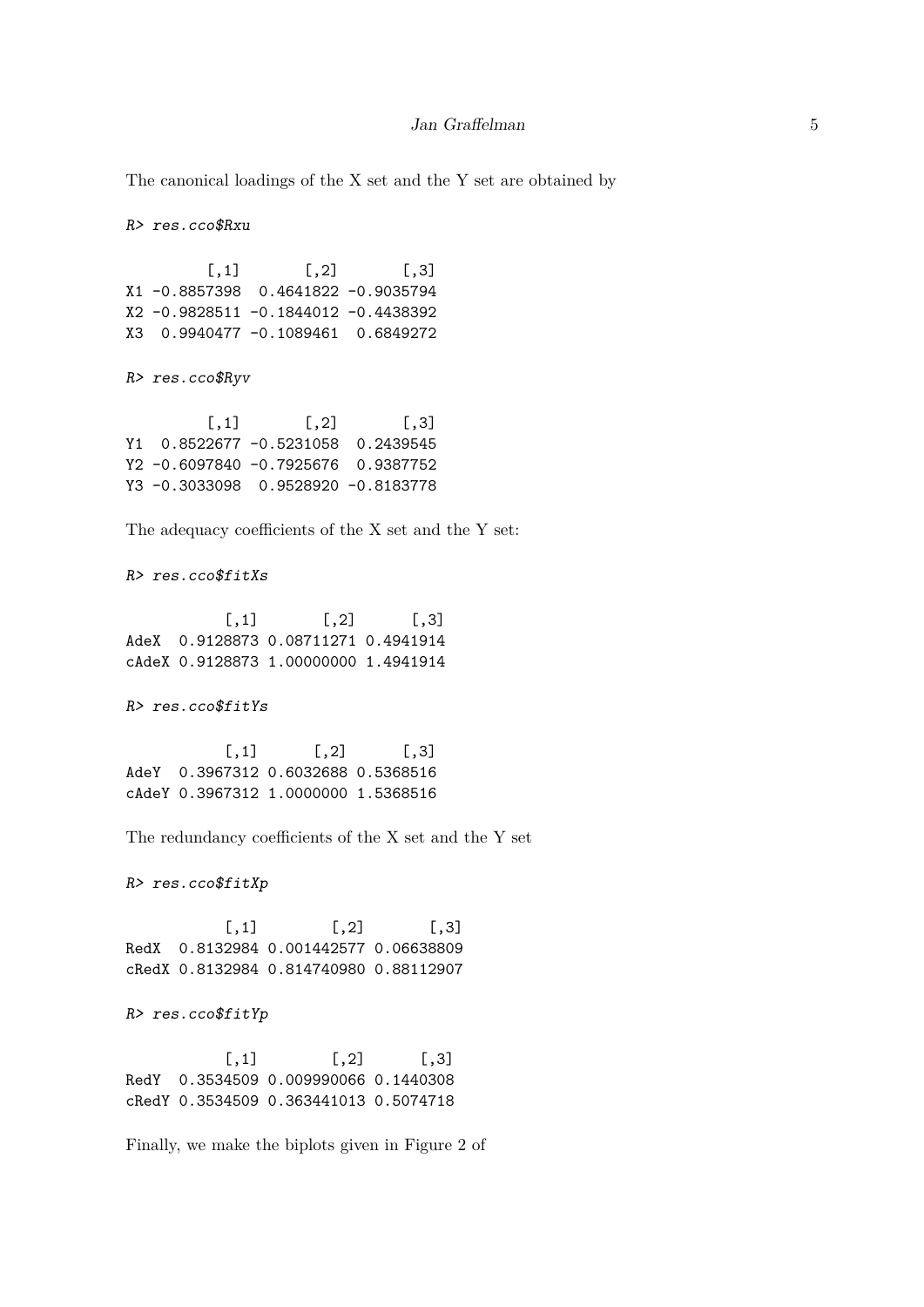```
R> opar \leq par(mfrow=c(2,2), mar=c(3,3,2,0)+0.5, mgp=c(2,1,0))
R> par(mfg=c(1,1))
R > #R> # Figure A
R #
R> Z <- rbind(res.cco$Fs,res.cco$Gp)
R > plot(Z[,1], Z[,2], type="n", xlim=c(-1,1), ylim=c(-1,1), asp=1)R> arrows(0,0,Z[1:3,1],Z[1:3,2],col="red")
R > \arrows (0, 0, Z[4:6, 1], Z[4:6, 2], col="blue")R> text(res.cco$Fs[,1],res.cco$Fs[,2],
+ c(expression(X[1]),expression(X[2]),expression(X[3])))
R> text(res.cco$Gp[,1],res.cco$Gp[,2],
+ c(expression(Y[1]),expression(Y[2]),expression(Y[3])),pos=c(4,3,1))
R> grid()
R > fa < -0.15R> points(fa*res.cco$U[,1],fa*res.cco$U[,2])
R > par(mfg=c(1,2))R > #R> # Figure B
R > #R>R > Z \leftarrow rbind(res.cco$Fp.res.cco$Gs)
R> plot(Z[,1],Z[,2],type="n",xlim=c(-1.5,1.5),ylim=c(-1.5,1.5),asp=1)
R> arrows(0,0,Z[1:3,1],Z[1:3,2],col="red")
R> arrows(0,0,Z[4:6,1],Z[4:6,2],col="blue")
R> text(res.cco$Fp[,1],res.cco$Fp[,2],
+ c(expression(X[1]),expression(X[2]),expression(X[3])))
R> text(res.cco$Gs[,1],res.cco$Gs[,2],
+ c(expression(Y[1]),expression(Y[2]),expression(Y[3])),pos=c(4,3,1))
R > grid()R> fa <- 0.25
R> points(fa*res.cco$V[,1],fa*res.cco$V[,2])
R > par(mfg=c(2,1))R > #R> # Standardizing the transformed data
R > #R>R> Xstan.clr <- scale(Xsub.clr)
R> Ystan.clr <- scale(Ysub.clr)
R> res.stan.cco <- canocov(Xstan.clr,Ystan.clr)
R> #
R> # Figure C
R > #R>R> Z <- rbind(res.stan.cco$Fs,res.stan.cco$Gp)
R> plot(Z[,1],Z[,2],type="n",xlim=c(-1,1),ylim=c(-1,1),asp=1)R> arrows(0,0,Z[1:3,1],Z[1:3,2],col="red")
```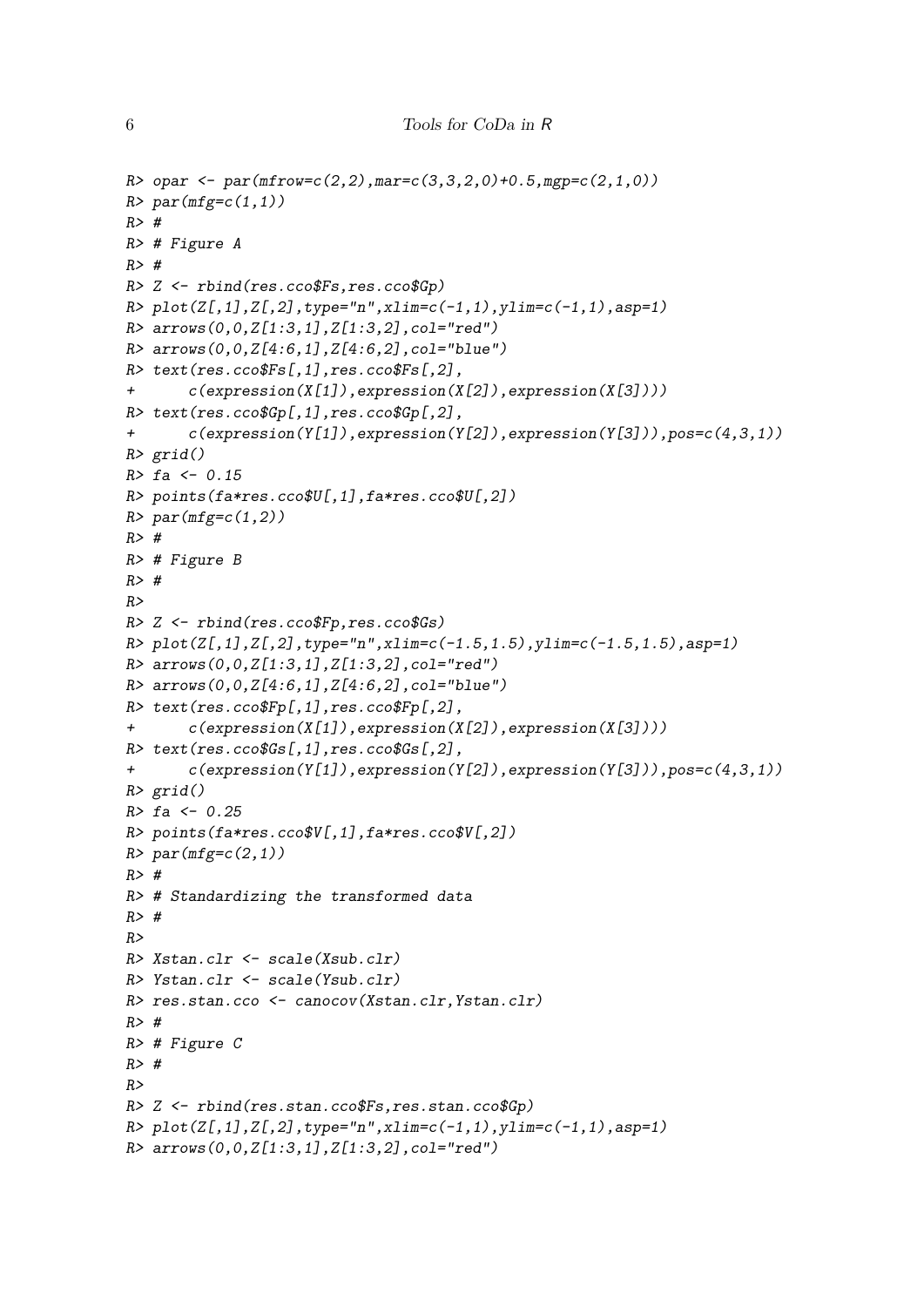```
R > \arrows (0, 0, Z[4:6, 1], Z[4:6, 2], col="blue")R> text(res.stan.cco$Fs[,1],res.stan.cco$Fs[,2],
+ c(expression(X[1]),expression(X[2]),expression(X[3])))
R> text(res.stan.cco$Gp[,1],res.stan.cco$Gp[,2],
+ c(expression(Y[1]),expression(Y[2]),expression(Y[3])),pos=c(4,3,1))
R > grid()R > fa < -0.2R> points(fa*res.stan.cco$U[,1],fa*res.stan.cco$U[,2])
R> circle()
R > par(mfg=c(2,2))R> #
R> # Figure D
R> \#R>R> Z <- rbind(res.stan.cco$Fp,res.stan.cco$Gs)
R> plot(Z[,1],Z[,2],type="n",xlim=c(-1.5,1.5),ylim=c(-1.5,1.5),asp=1)R> arrows(0,0,Z[1:3,1],Z[1:3,2],col="red")
R > \arrows (0, 0, Z[4:6, 1], Z[4:6, 2], col="blue")R> text(res.stan.cco$Fp[,1],res.stan.cco$Fp[,2],
+ c(expression(X[1]),expression(X[2]),expression(X[3])))
R> text(res.stan.cco$Gs[,1],res.stan.cco$Gs[,2],
+ c(expression(Y[1]),expression(Y[2]),expression(Y[3])),pos=c(4,3,1))
R> grid()
R > fa < -0.25R> points(fa*res.stan.cco$V[,1],fa*res.stan.cco$V[,2])
R> circle()
R> par(opar)
```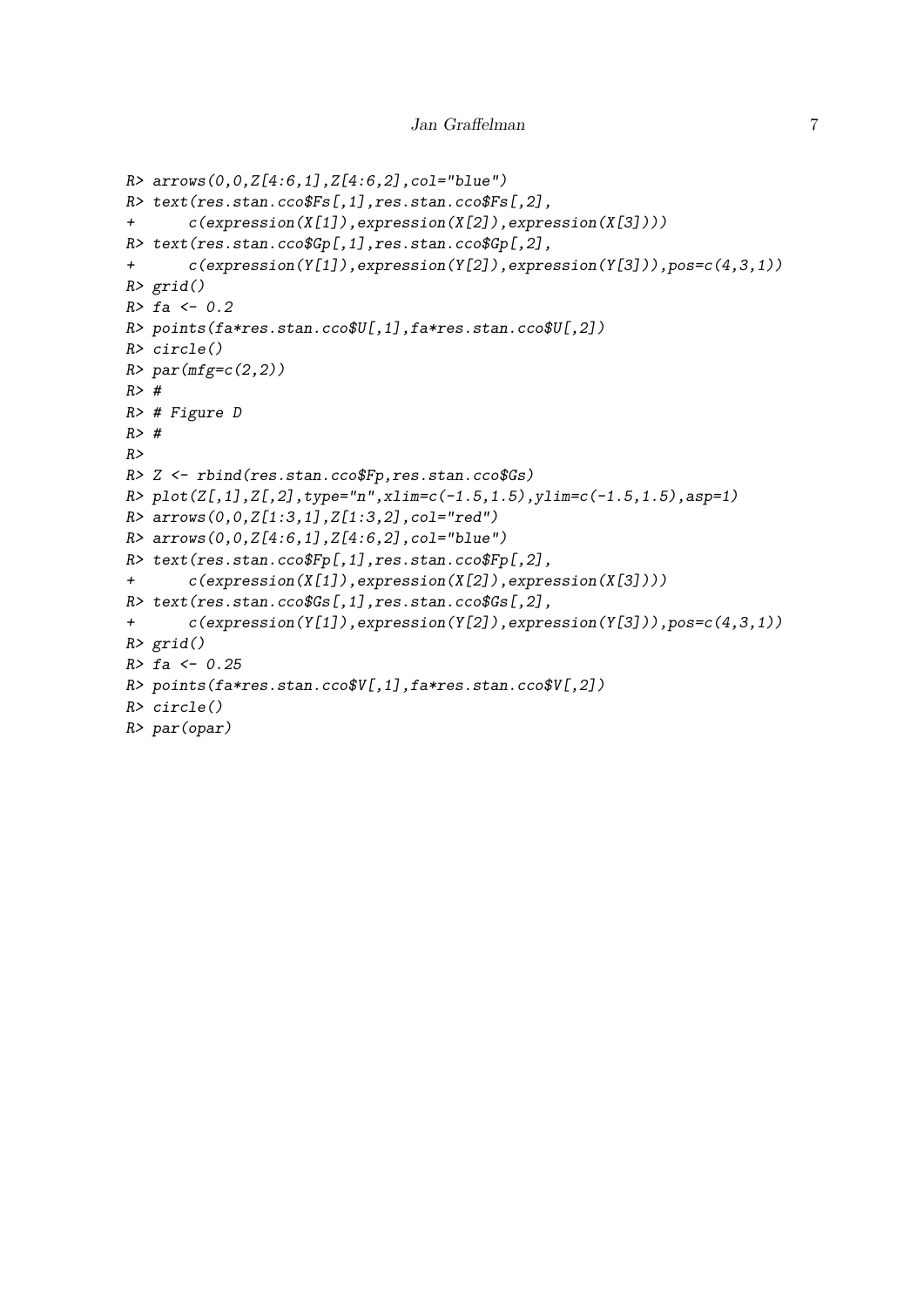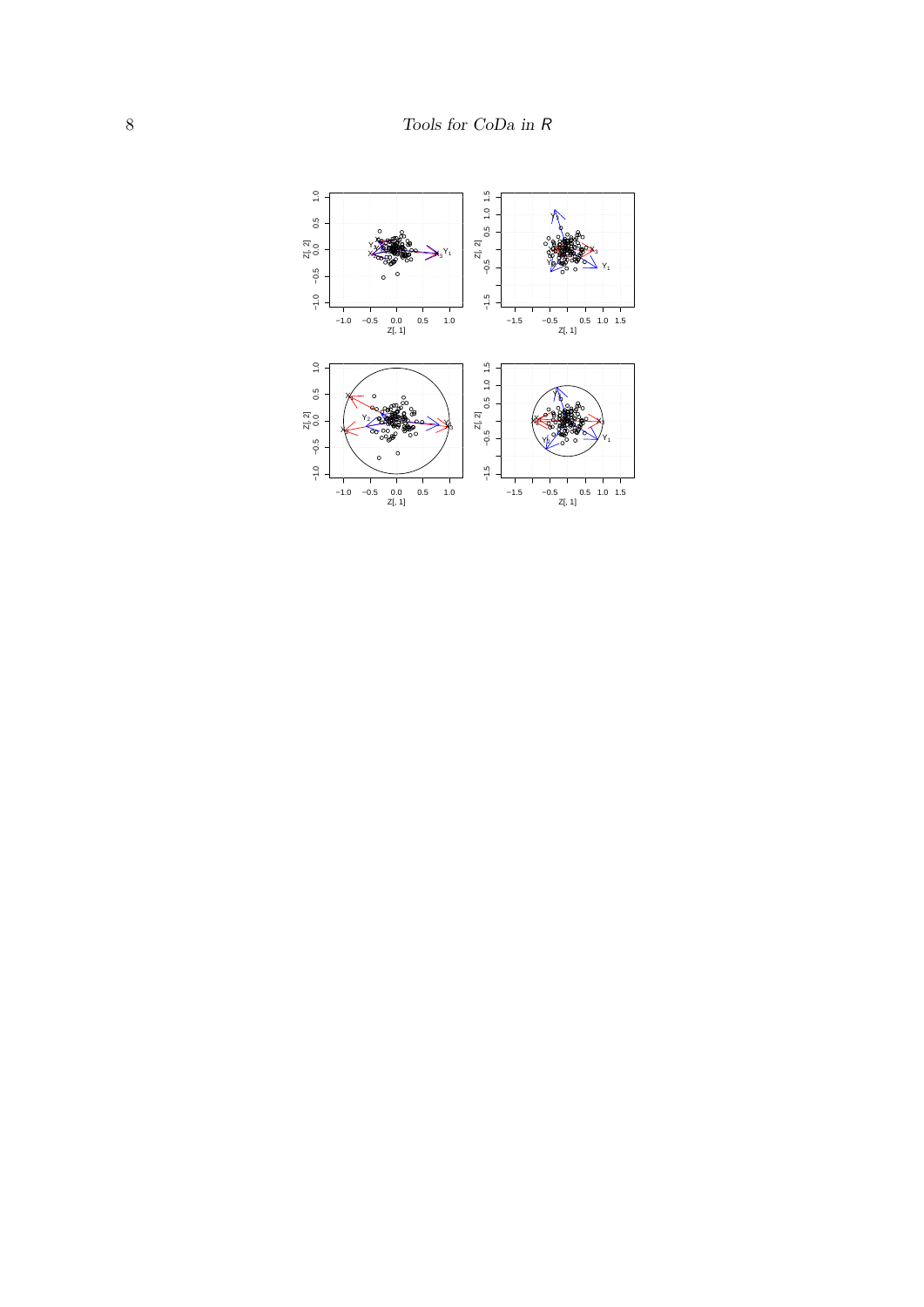### **2.2. Canonical analysis of bentonites**

In this subsection we treat the canonical analysis of bentonites. The X set concerns the concentrations of 9 major oxides, measured in 14 samples in the US (Cadrin, 1995). The first canonical analysis of this data set has been described by Reyment & Savazzi (1999), and is extended here with biplots. The Y set concerns two isotopes, *δD* and *δ*18*O*.

```
R> data("bentonites")
R> head(bentonites)
```
Si Al Fe Mn Mg Ca K Na H20 dD d18O 1 51.17 19.18 2.09 0.001 4.54 1.30 2.30 0.93 9.88 93 13.5 2 50.66 19.01 1.67 0.001 2.70 1.70 0.39 0.67 9.99 92 21.9 3 54.38 20.03 2.04 0.001 3.54 2.04 0.10 0.20 10.26 93 21.9 4 55.58 18.76 0.56 0.001 4.51 2.00 0.31 0.90 9.54 100 24.6 5 54.43 22.58 0.69 0.001 3.75 1.47 0.75 0.15 9.14 111 21.7 6 62.79 20.75 1.14 0.060 4.26 0.14 0.42 0.40 8.28 114 24.1

We clr-transform and column-center the major oxides, after deletion of MnO which is outlying and had many zeros, which were replaced with 0.001. We standardize the isotopes.

```
R > X \leftarrow bentonites [, 1:9]
R > X \leftarrow X[, -4]R> Y <- scale(bentonites[,10:11])
R> Xclr <- clrmat(X)R> cco <- canocov(Xclr, Y)
```
The two canonical correlations are large:

R> diag(cco\$ccor)

```
[1] 0.9656383 0.8244852
```
We construct a biplot of the data:

```
R> plot(cco$Fs[,1],cco$Fs[,2],col="red",pch=19,xlab="First principal axis",
+ ylab="Second principal axis",xlim=c(-1,1),ylim=c(-1,1),asp=1)
R> textxy(cco$Fs[,1],cco$Fs[,2],colnames(X),cex=0.75)
R> points(cco$Gp[,1],cco$Gp[,2],col="blue",pch=19)
R > \arrows (0, 0, c \cos 65) [1, 1, c \cos 65] [2]R text(cco$Gp[,1],cco$Gp[,2],colnames(Y),pos=c(3,1))
R > fa < -0.45R> points(fa*cco$U[,1],fa*cco$U[,2])
R> textxy(fa*cco$U[,1],fa*cco$U[,2],1:14)
```
We overplot the biplot with the canonical X-variates, which allows one to inspect the original samples [\(Graffelman](#page-10-2) [\(2005\)](#page-10-2)). For plotting, the canonical variate is scaled with a convenient scaling factor (here 0.45). This factor does not affect the interpretation of the biplot, but gives the samples a convenient spread.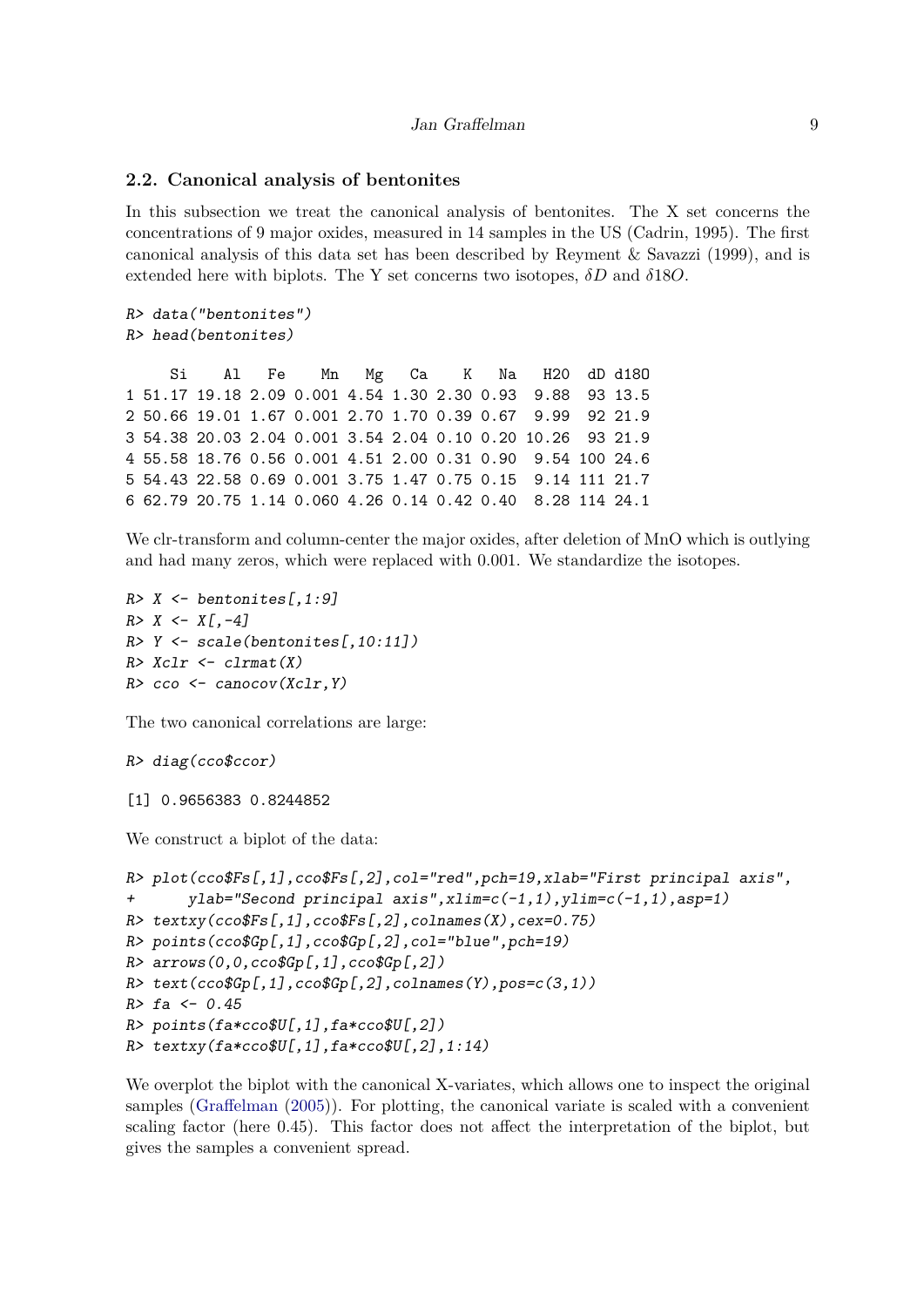